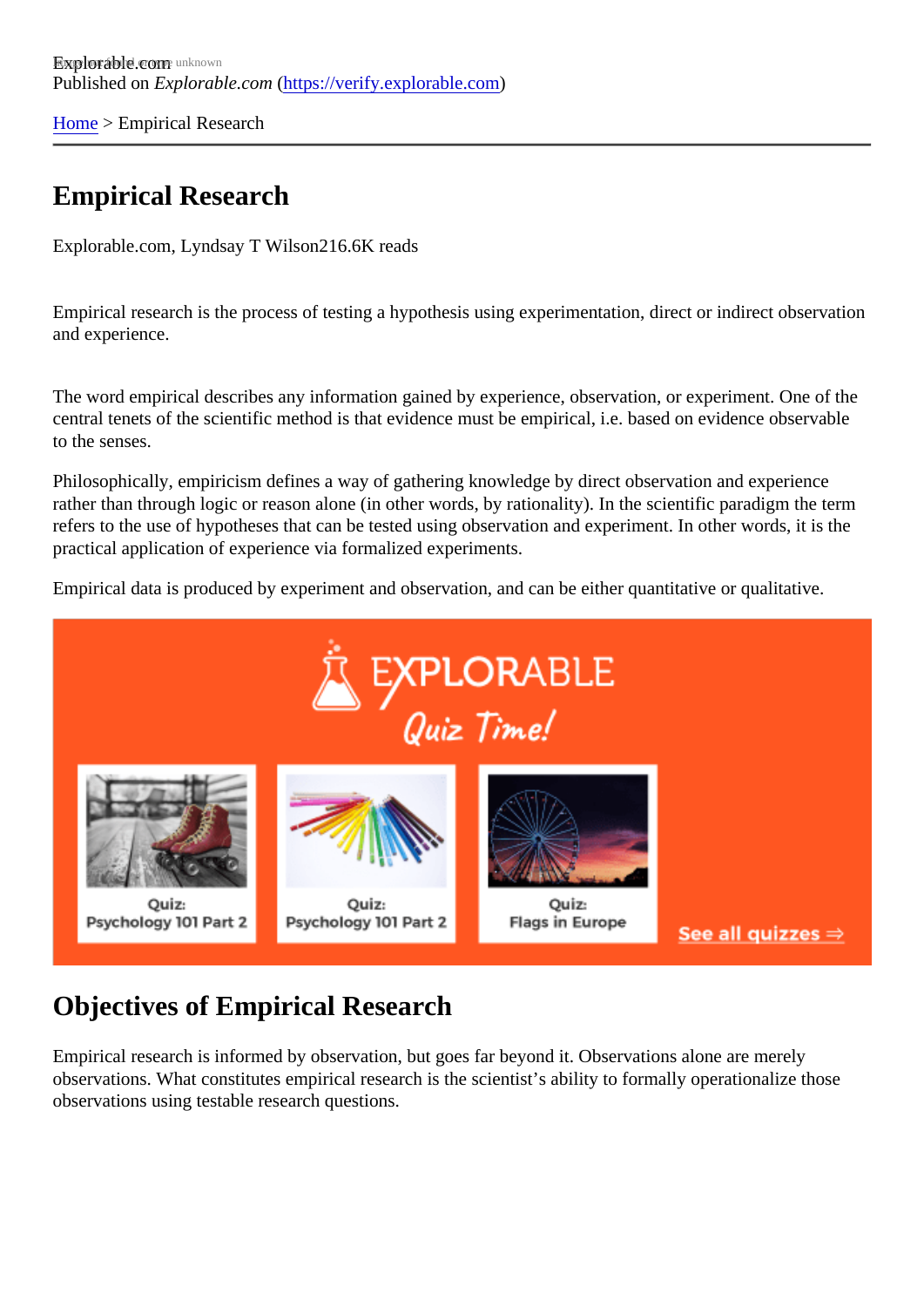In well-conducted research, observations about the natural world are cemented in a specific research question or hypothesis. The observer can make sense of this information by recording results quantitativel or qualitatively.

Techniques will vary according to the field, the context and the aim of the study. For example, qualitative methods are more appropriate for many social science questions and quantitative methods more appropri for medicine or physics.

However, underlying all empirical research is the attempt to make observations and then answer welldefined questions via the acceptance or rejection of a hypothesis, according to those observations.

Empirical research can be thought of as a more structured way of asking a question – and testing it. Conjecture, opinion, rational argument or anything belonging to the metaphysical or abstract realm are als valid ways of finding knowledge. Empiricism, however, is grounded in the "real world" of the observations given by our senses.

## Reasons for Using Empirical Research Methods

Science in general and empiricism specifically attempts to establish a body of knowledge about the natural world. The standards of empiricism exist to reduce any threats to the validity of results obtained by empiric experiments. For example, scientists take great care to remove bias, expectation and opinion from the ma in question and focus nly on what can be empirically supported.

By continually grounding all enquiry in what can be repeatedly backed up with evidence, science advance human knowledge one testable hypothesis at a time. The standards of empirical research – falsifiability, reproducibility – mean that over time empirical research is self-correcting and cumulative.

Eventually, empirical evidence forms over-arching theories, which themselves can undergo change and refinement according to our questioning. Severally of designed have been used by researchers, depending on the phenomena they are interested in.

# The Scientific Cycle

Empirical research is not the only way to obtain knowledge about the world, however. While many student of science believe that "empirical scientific methods" and "science" are basically the same thing, the truth i that empiricism is just one of many tools in a scientist's inventory.

In practice, empirical methods are commonly used together with non-empirical methods, and qualitative and quantitative methods produce richer data when combined. The scientific method can be thought of as a cycle, consisting of the following stages:

1. Observation

[Observation](https://explorable.com/scientific-observation)[2] involves collecting and organizing empirical data. For example, a biologist may notice that individual birds of the same species will not migrate some years, but will during other years. The biologist also notices that on the years they migrate, the birds appear to be bigger in size. He also knows that migration is physiologically very demanding on a bird.

1. Induction

[Induction](https://explorable.com/inductive-reasoning)[3] is then used to form  $a$  pothesis<sup>[4]</sup>. It is the process of reaching a conclusion by considering whether a collection of broader premises supports a specific claim. For example, taking the above observations and what is already known in the field of migratory bird research, the biologistion may ask a question: "is sufficiently high body weight associated with the choice to migrate each year?"